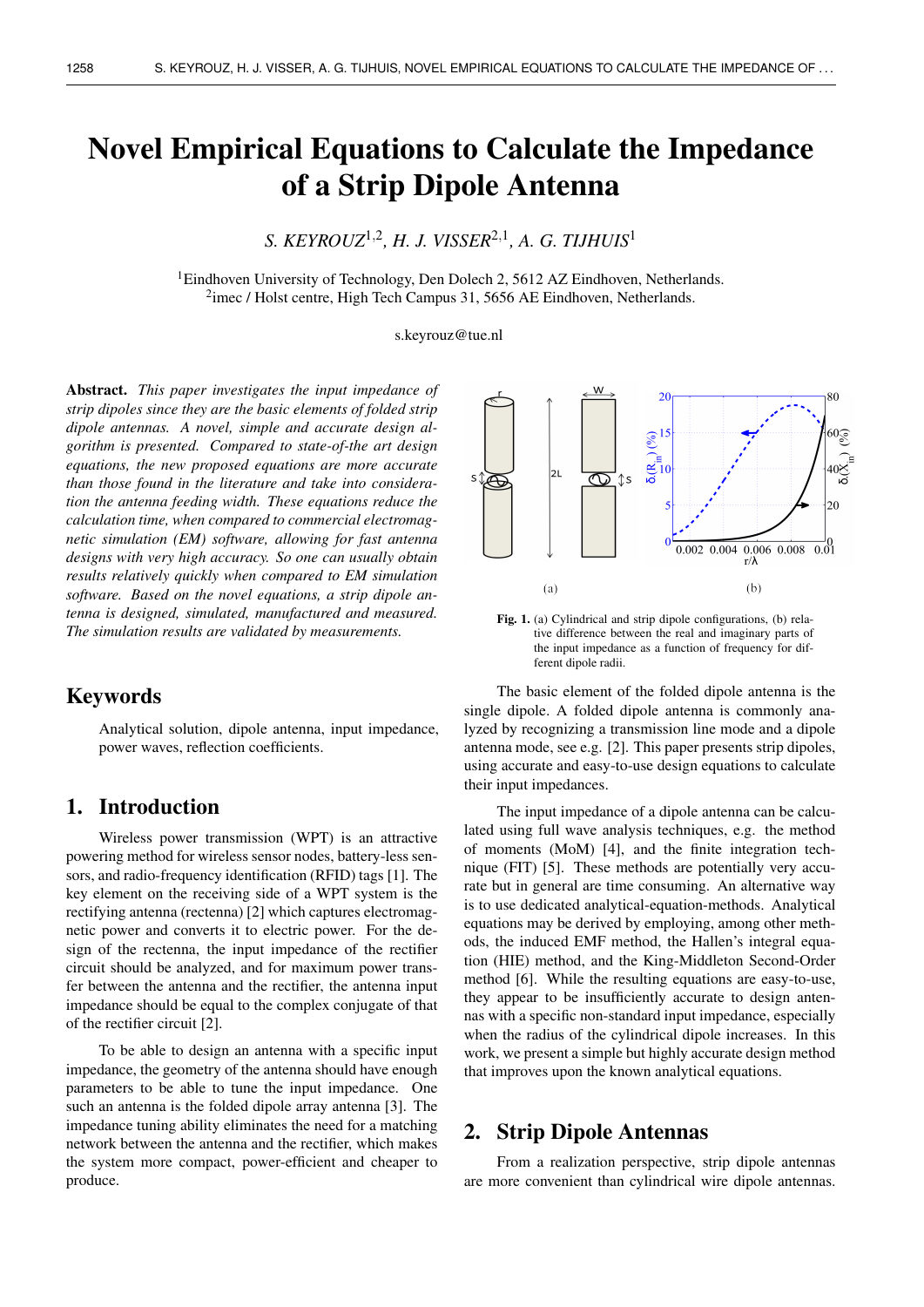Strip dipole antennas may be applied to foil, e.g. in RFID tags and even on-chip realizations are feasible. A printed dipole antenna of width W can be analyzed through treating it as an equivalent cylindrical dipole antenna with a radius  $r = \frac{W}{4}$  [7]. In the following subsection we will investigate the accuracy of this equivalence, especially for larger dipole radii.

### 2.1 Equivalent Radius of a Strip Dipole Antenna

Cylindrical and strip dipole configurations are shown in Fig. 1a. To investigate the accuracy of the equivalence  $W =$ 4∗*r*, the width of the strip dipole *W* is set to four times the radius of a cylindrical dipole *r*, and using CST microwave studio [8] the input impedance of the strip dipole and its equivalent cylindrical dipole are calculated. This procedure is repeated for different dipole radii. Fig. 1b shows the relative difference errors  $\delta R_{in} = (R_{Cylindrical} - R_{Strip})/R_{Cylindrical}$ (dashed curve) and  $\delta X_{in} = \left(X_{Cylindrical} - X_{Strip}\right)/X_{Cylindrical}$ (solid curve) as a function of dipole radius. It is clear that for larger dipole radii, the deviation increases which makes the quasi-static approach  $(W = 4 * r)$  not accurate enough specially for higher dipole radii and it should be used only for very thin cylindrical radii ( $\frac{r}{\lambda} \leq 0.004$  for  $\epsilon_{\delta_{R_{in}, X_{in}}} \leq 10\%$ ).

#### 2.2 Input Impedance of a Strip Dipole Antenna

Since the quasi-static approach  $(W = 4 * r)$  is not accurate enough to calculate the input impedance of a strip dipole, new analytical solution to calculate the impedance of a strip dipole of length of 2*L* and a width of *W* as shown in Fig. 1a are derived. The input impedance of the strip dipole antenna is calculated using the finite integration technique for different lengths and widths at a frequency of 300 MHz. Different data fitting methods including: polynomial models, exponential models, Fourier series and power series have been investigated in order to describe the antenna input impedance. It has been found that the polynomial models best match the simulated results. Matlab has been used to investigate the optimum fitting method. Performing surface fitting on the calculated input impedances, the real and imaginary parts of the input impedance, are described by (1) and (2) respectively,

$$
R_{in}\left(\frac{l}{\lambda},\frac{W}{\lambda}\right)=\sum_{m=0}^{5}\sum_{n=0}^{5}R_{mn}\left(\frac{l}{\lambda}\right)^{m}\left(\frac{W}{\lambda}\right)^{n},\qquad(1)
$$

$$
X_{in}\left(\frac{l}{\lambda},\frac{W}{\lambda}\right)=\sum_{m=0}^{5}\sum_{n=0}^{5}X_{mn}\left(\frac{W}{\lambda}\right)^{m}\left(\frac{l}{\lambda}\right)^{n}
$$
 (2)

where the coefficients *Rmn* and *Xmn* are listed in Tab. 1 and Tab. 2 respectively. The feeding width S is set to 0.002  $\lambda$ . These equations are valid for  $1.0 \leq (\frac{2\pi L}{\lambda}) \leq 2.0$  and  $0.003 \leq \left(\frac{W}{\lambda}\right) \leq 0.04$ , and show an error less than 10 % for both real and imaginary parts. Compared to King-Middleton Second-Order equations [6], which are valid only for

| $m \backslash n$ | 0          |            | 2          | $\mathcal{R}$ |
|------------------|------------|------------|------------|---------------|
| 0                | 211.4      | $-3.456e4$ | 7.96e5     | $-5.796e6$    |
|                  | $-1486$    | 5.072e5    | $-9.993e6$ | 4.49e7        |
| 2                | $-1.544e4$ | $-2.582e6$ | 4.235e7    | $-5.274e7$    |
| $\mathbf{3}$     | 2.047e5    | 4.834e6    | $-6.439e7$ |               |
|                  | $-7.511e5$ | $-1.251e6$ | 0          |               |
| 5                | 9.655e5    | 0          |            |               |

| $m \backslash n$         |            | 5        |
|--------------------------|------------|----------|
| 0                        | 2.535e7    | 2.089e8  |
|                          | $-2.478e8$ | 0        |
| $\overline{c}$           | 0          | $\Omega$ |
| $\mathcal{F}$            | 0          | $\Omega$ |
|                          | 0          | $\Omega$ |
| $\overline{\phantom{0}}$ | ∩          | O        |
|                          |            |          |

**Tab. 1.**  $R_{mn}$  coefficients used in (1) to calculate the input impedance of a strip dipole.

| $m \backslash n$            |            |            | 2          |            |
|-----------------------------|------------|------------|------------|------------|
|                             | 1022       | $-4.528e4$ | 4.563e5    | $-2.015e6$ |
|                             | 4.256e4    | 4.843e5    | $-6.868e6$ | 2.478e7    |
| $\mathcal{D}_{\mathcal{L}}$ | $-4.147e6$ | 2.13e7     | $-2.259e7$ | 5.027e6    |
| 3                           | 9.215e7    | $-3.885e8$ | 2.088e8    |            |
| 4                           | $-8.8e8$   | 2.709e9    |            |            |
| 5                           | 1.873e9    |            |            |            |

| $\overline{\phantom{1}}$ |
|--------------------------|
| $-3.472e6$               |
| $-3.084e7$<br>0          |
| $\Omega$                 |
| 0                        |
| $\Omega$                 |
| ı                        |
|                          |

Tab. 2.  $X_{mn}$  coefficients used in (2) to calculate the input impedance of a strip dipole.

 $1.3 \leq \left(\frac{2\pi L}{\lambda}\right) \leq 1.7$  and  $0.001 \leq \left(\frac{W}{\lambda}\right) \leq 0.01$ , the novel empirical equations can model longer and wider dipole antennas. The main limitations of the presented equations is that the feeding gap S is fixed and is set to  $0.002 \lambda$ , and doesn't account for conductor losses. Fig. 2 shows the real and imaginary parts of the input impedance for a strip dipole as a function of frequency using the finite integration technique (FIT) and the analytical equation for strip dipoles (AE). The electrical length of the dipole is set to  $kL = 1.5$ , the width W is set to  $0.003 \lambda$ . It is clear from Figs. 2a and 2b that the results obtained by the new empirical equations overlap the results obtained by the electromagnetic simulation software, which shows the accuracy of these equations.

The relative difference error is calculated for both real and imaginary parts. For the real part, the highest relative difference error is at a frequency of 800 MHz and it is equal to 8 %. For the imaginary part the highest relative difference error is at a frequency of 400 MHz and it is equal to 6 %.

#### 2.3 Feeding Gap S Dependency

The presented equations are valid for a fixed feeding width *S* of 0.002 λ. This constrain can be too specific for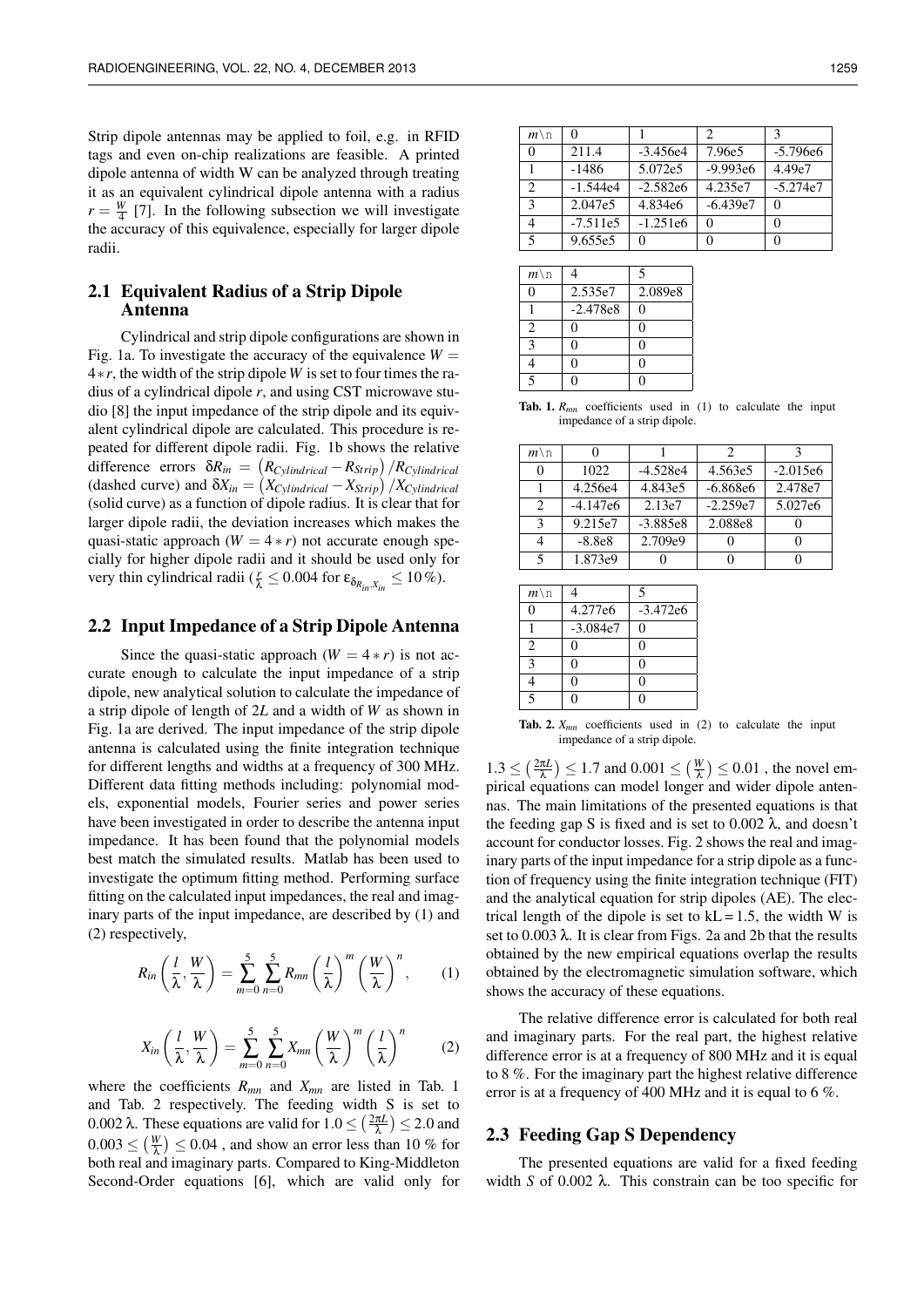

Fig. 2. Real (top) and imaginary (bottom) parts of the input impedance of a strip dipole antenna as a function of frequency calculated by the Finite Integration Technique (FIT) and by the novel Analytical equations (AE).  $\frac{2\pi L}{\lambda} = 1.5$ ,  $\frac{W}{\lambda} = 0.003$ ,  $\frac{S}{\lambda} = 0.002$ , central frequency =  $600$  MHz.



Fig. 3. Reflection coefficients as a function of frequency for different feeding width *S*.  $L = 225$  mm,  $W = 20$  mm, operating frequency = 300 MHz.

general use. In order to investigate the effect of the feeding width, the FIT is used to calculate the reflection coefficients and the input impedance of an strip dipole with a length  $L = 225$  mm and a width  $W = 20$  mm. Fig. 3 shows the reflection coefficients as a function of frequency for different feeding width *S*. It is clear from the figure that the antenna resonance is sifted when the feeding width is changed. Consequently, the input impedance is changed.

A new Figure of Merit (FoM) is presented to investigate the validity range of the presented formulas for different feeding widths *S*. The input impedance of a strip dipole is calculated using the presented empirical equations and using the FIT for different feeding width. The figure of merit is



Fig. 4. Figure of merit to calculate the deviations between the presented equations and the FIT for different feeding width.  $L = 225$  mm,  $W = 20$  mm, operating frequency = 300 MHz.



Fig. 5. Simulated and measured reflection coeffitients as a function of frequency.

calculated using the following equation:

$$
FOM = S11 = 20\log_{10}\left(\frac{Z_{AE} - Z_{FIT}}{Z_{AE} + Z_{FIT}}\right).
$$
 (3)

It is clear from the figure that at the resonance, the presented equations are valid for a feeding width up to 0.02  $\lambda$  $(S11 < -10$  dB) which demonstrates the accuracy of the presented empirical equations.

### 3. Fabricated Antenna

To verify the accuracy of the novel empirical equations, an antenna is designed, simulated, manufactured and tested. The antenna is designed to cover GSM signals at a frequency of 900 MHz, 2 ∗ *L*2 = 15 cm, *W*2 = 1 cm. Fig. 5 shows the simulated and the measured reflection coefficient as a function of frequency. It is clear from the full wave analysis results and the measurement results that the novel empirical equations can accurately predict the impedance behavior and the resonance of the strip dipoles.

# 4. Conclusions

In this paper, new design equations to calculate the input impedance of strip dipole antennas are presented. The